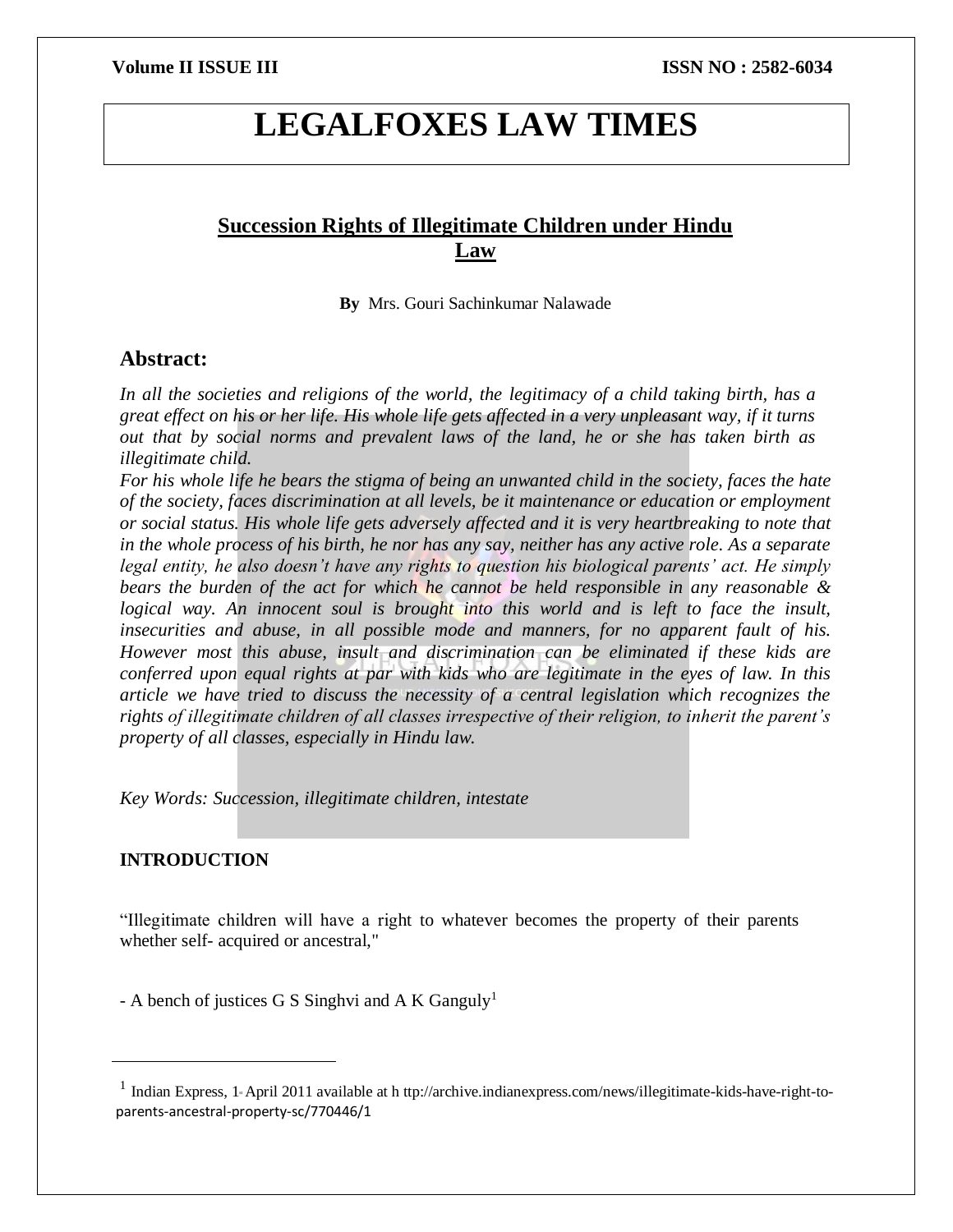Though illegitimate children are socially stigmatized always, and are seldom whole heartedly

recognized and accepted by the parents' respective families, the laws all over the world are now changing slowly in their favour. Most of the succession laws in the world are very clear on the issue and have introduced the suitable amendments in the favour of illegitimate children. As has been rightly observed by Leon R. Yankwich (the Honorable District Judge of the United States District Court for the Southern District of California), there are no illegitimate children – only illegitimate parents. But unfortunately, these children have to fight a long way to be accepted by their biological father's legitimate families and their legitimate siblings.

### **The Mis-concept of Illegitimacy**

In all the countries and almost all the religions the concept of illegitimate children exist and unfortunately it exists with common basis and circumstances, in all ages and till now. The

reasons why these children are detested by everyone is very apparent. The root cause of this term 'illegitimate' is basically the illegitimate and unethical sexual extramarital relationship between a man and woman which is totally against the family oriented principles and ethics of all the

cultured, sophisticated and civilized societies, who strictly adhere to the rules of family loyalty and family values. The result of this extra marital relationship which primarily emanates from the uncontrolled lust of two persons which is hell bent to defy all the rules of the society, is an illegitimate child. This momentary illegitimate pleasure destroys the life of an innocent child who is unable to understand his fault throughout his life. However after centuries of DI FIGATI FOX FIS

discrimination, the society and legal systems have starting understanding the pitiful condition of such children and have started showing a certain degree of tolerance towards them. The legal system has also started minimizing the difference between legitimate and illegitimate children through various provisions in the succession and maintenance laws.

### **Who is illegitimate child?**

 $\overline{\phantom{a}}$ 

In common parlance, the term 'Illegitimate Child<sup>2</sup> refers to the child who has taken birth without the proper wedlock between his parents recognized by the laws and social norms of that particular country and region. The only test to determine the legitimacy of the any child is

 $2 \text{ In } 1927$ , Leon R. Yankwich the Judge, The Supreme Court bench in Los Angeles County, ruled in a case which involved a child's parentage that there aren't any illegitimate children, only illegitimate parents, and this ruling made national headlines and was later adopted by many states, for deciding the issues in registering birth of

children. h [ttps://www.nytimes.com/1975/02/12/archives/leon-yankwich-us-judge-is-dead-author-of-elk-hills](http://www.nytimes.com/1975/02/12/archives/leon-yankwich-us-judge-is-dead-author-of-elk-hills-)ruling-on-oil.html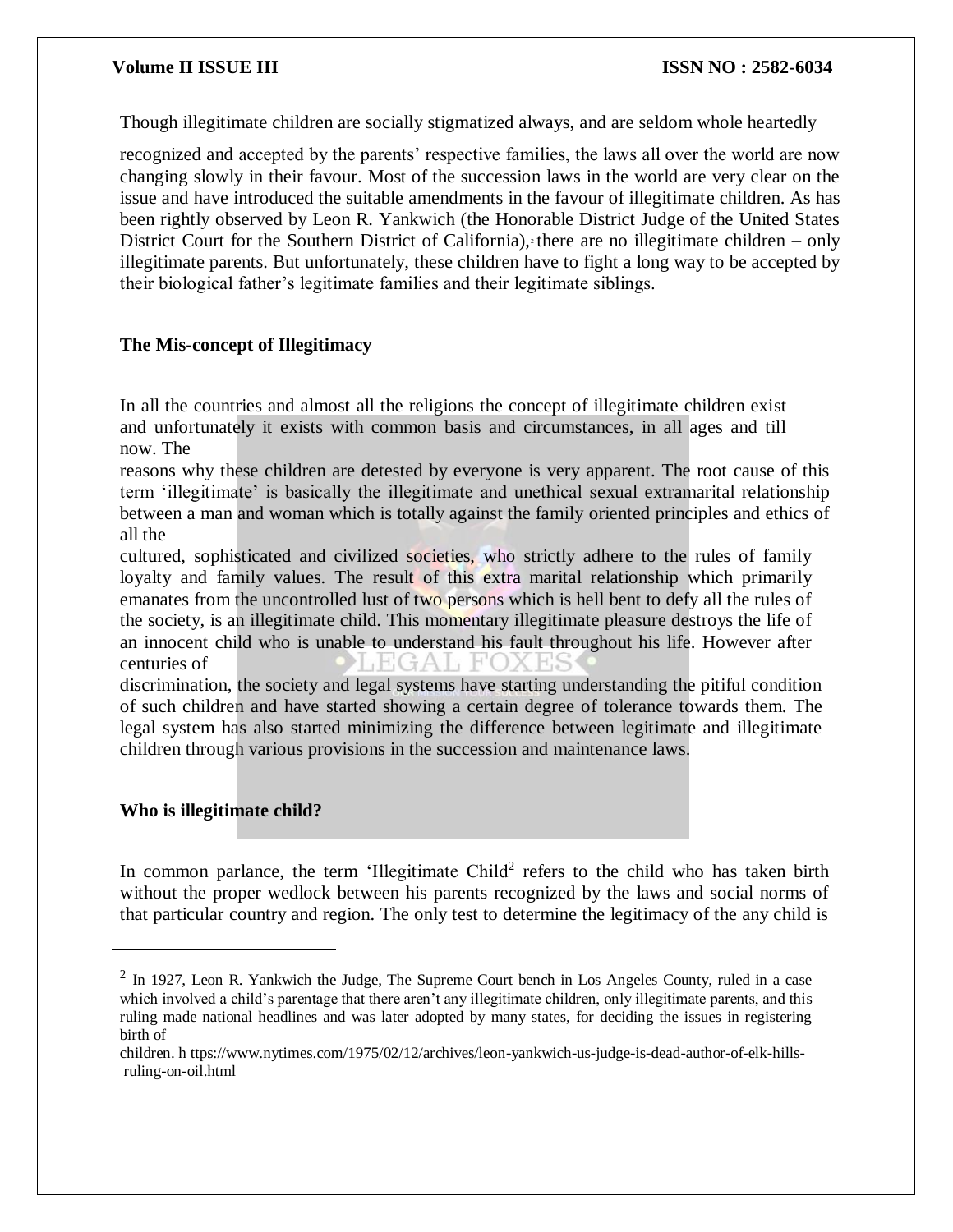whether his or her parents were legally wedded when they brought the child into this world. The legitimate marriage only can proceed with legitimate children, otherwise not. If at the time of childbirth, there is no relationship between parents which could be termed as legal marriage, the resultant child will be treated as illegitimate child with all the repercussions of the illegal deed.

### **Illegitimate Children: International Scenario**

In English law, in historic reference, the illegitimate children or non-marital children were treated as filius nullias i.e. a son of nobody. However laws changed and in 1969, an act named Family Law reform Act was enacted which amended the respective provision which use to deal with the property rights of the non-marital children, to equip them via law to put their father's name in legal records, to introduce paternity test in civil courts to ascertain their rights in father's property, to register their birth in concerned government records and to nullify the difference between legitimate and illegitimate children for all the practical purposes. But the Children's Act  $1989$ <sup>3</sup> totally eliminated the difference and brought all the children, born in wedlock and out of wedlock, at par as far as the right to property, maintenance and guardianship is related.

The United States of America under U.S. Citizenship and Immigration Services<sup>4</sup>, has brought the legitimate and illegitimate children at par long back. The difference between all the categories of kids has been eliminated and all the kids are legitimate and natural kids of their parents. The parents are supposed to provide the guardianship and other legal rights of all the categories as per the laws of USA. LUTALL FUXES

Universal Declaration of Human Rights 1948, Article 25 states that all the children should be provided identical social security and status. It declares that all the human beings are equal and this they are entitled to equal rights and social security.

The European Convention on Human Rights also emphasizes the equality of rights between all children and directs states to take all such measures which are important to preserve the welfare of the children.

<sup>3</sup> Children Act 1989, UK available at [h ttps://www.legislation.gov.uk/ukpga/1989/41/contents](http://www.legislation.gov.uk/ukpga/1989/41/contents)

<sup>4</sup> U.S. Citizenship and Immigration Services available at h ttps://www.uscis.gov/policy-manual/volume-12-part-hchapter-2

<sup>&</sup>lt;sup>5</sup> Article 25 Universal Declaration of Human Rights available at [https://www.un.org/en/universal-declaration](http://www.un.org/en/universal-declaration-)human-rights/

<sup>6</sup> European Convention of Human Rights available at h [ttps://www.echr.coe.int/documents/convention\\_eng.pdf](http://www.echr.coe.int/documents/convention_eng.pdf)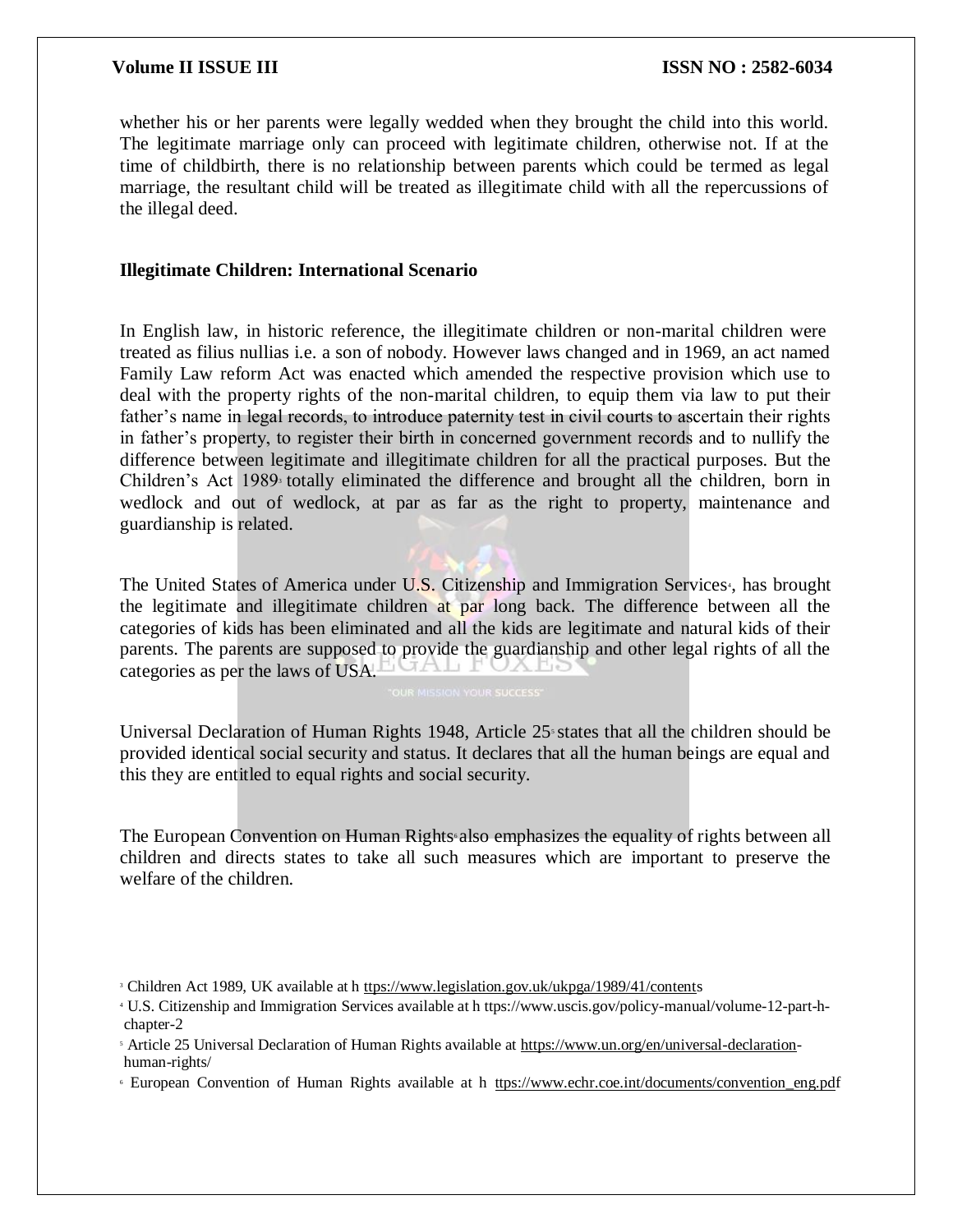The American Convention on Human Rights (Article 17(4) &  $(5)$ <sup>n</sup>), also emphasizes that all the children irrespective of birth in of or out of wedlock should compulsorily be provided all the protection and the basis of that protection should be the children's best interest whatever is appropriate and possible.

### **Illegitimate Children: Hindu Law**

In India, the legitimacy of birth of children is decided as per the personal laws, as India is home to many religions and thus there is no uniformity in personal laws. Muslims, Hindus, Parsi and Christians are all decided by respective personal succession, marriage and maintenance laws.

However in this Article we will discuss the concept of illegitimate children and their succession rights as per Hindu law. The legitimacy and illegitimacy of the child is decided by the legitimacy of marriages as per the provisions of Hindu marriage Act, 1955.

### **Hindu marriage Act, 1955:**

As per the Hindu Marriage Act, 1955, the marriage is held to be valid if the provisions of the Sec.5<sup>s</sup> are fulfilled. The Hindu marriages Act 1955 also mentions under sec.11 and Sec.12<sup>*s*</sup> the void and voidable marriages. Under Sec  $16<sup>10</sup>$  of the act, the legitimacy of the children of void and voidable marriages has been enumerated. Sec.16 simply says that the all the marriages in contravention of the Sec.5 of the act shall be null and void and thus the children of this type of marriage shall have status of illegitimate children as per law. If any marriage gets annulled under Sec.12 of the Act, the children resultant of such marriages are also rendered illegitimate. In

addition, if the conditions mentioned in Sec.7 of the Act are not properly fulfilled, the marriage will not be rendered valid marriage and the children born out of that marriage would again be

rendered illegitimate children. Thus, the children born out of void marriages, voidable/ annulled marriages, illicit marriages, and through concubinage fall under illegitimate category. But as the children of the void or voidable marriages are not at fault, why they should be punished? So the Sec.16 of the act has given few rights to them which make them illegitimate children with

<sup>7</sup> The American Convention on Human Rights available at h [ttps://www.loc.gov/law/help/child-rights/international](http://www.loc.gov/law/help/child-rights/international-)law.php

<sup>8</sup> Sec.5 Hindu Marriages Act 1955, h ttps://highcourtchd.gov.in/hclscc/subpages/pdf\_files/4.pdf

<sup>9</sup> ibid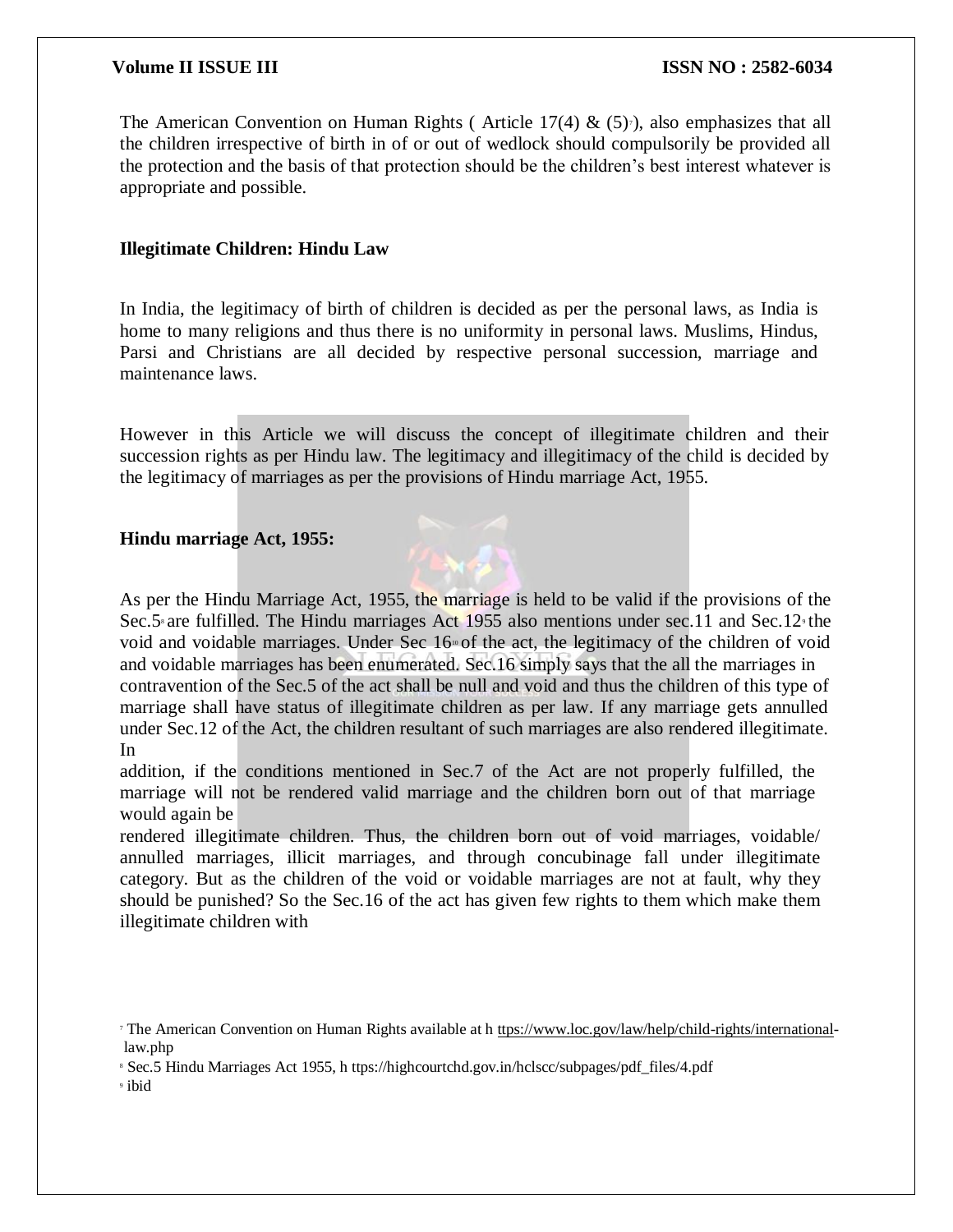$10<sup>10</sup>$ 

legitimate rights. Though they are not considered at par with the legitimate children, yet they are not left without certain rights, which make their legitimate father liable towards them.

#### **Prohibition of Child Marriage Act, 2006**

If any marriage is held voidable under provisions of Sec.3 and Sec.12 under Prohibition of Child Marriage Act,  $2006$ <sup>n</sup>, at the behest of any party, the children born out of such marriage will also be held illegitimate, but would have rights under Sec.16 of The Hindu Marriages Act.

Under Section 6 of the Prohibition of the Child marriage Act.2006, the children born out of such child marriages shall be considered legitimate children, however it doesn't clarifies the succession rights of such children. It also doesn't throw light whether they will be considered at par with legitimate children in all respects. Sec.12 of the Prohibition of Child Marriage Act, 2006 deals with those kind of marriages where minor girls are abducted and sold on the pretense of marriage or sold after marriage to carry out immoral acts, and which are finally held null and void. There is nothing given in the Act regarding the legitimacy and maintenance of children born out of such marriages.

In India, the inheritance is decided on the two elements. First the religion of the person and second the type of succession. The laws governing the succession rights are The Hindu Succession Act, 2005 (which primarily deals with the intestate succession i.e. when the father dies without leaving a will) and The Indian Succession Act, 1925 (which is applicable in cases of testamentary succession, by drafting a will in the favour of preferred persons).

### **The Indian Succession Act, 1925**

Now the point of dispute in The Indian Succession Act,  $1925^{\circ}$  is that in Sec.37<sup>13</sup> where the father has left only children and the category of the children is not given, it is difficult to say whether this section is applicable to illegitimate children only. Secondly, in Sec.  $100<sup>4</sup>$  of the Act, it is mentioned that if the intestate has not mentioned the names of illegitimate children specifically

<sup>11</sup> Sec.3 The Prohibition Of Child Marriage Act, 2006 available at h ttp://legislative.gov.in/sites/default/files/A2007-

6.

<sup>12</sup> The Indian Succession Act 1925, available at h ttp://ncwapps.nic.in/acts/TheHinduSuccessionAct1956.pdf  $13$ ibi

d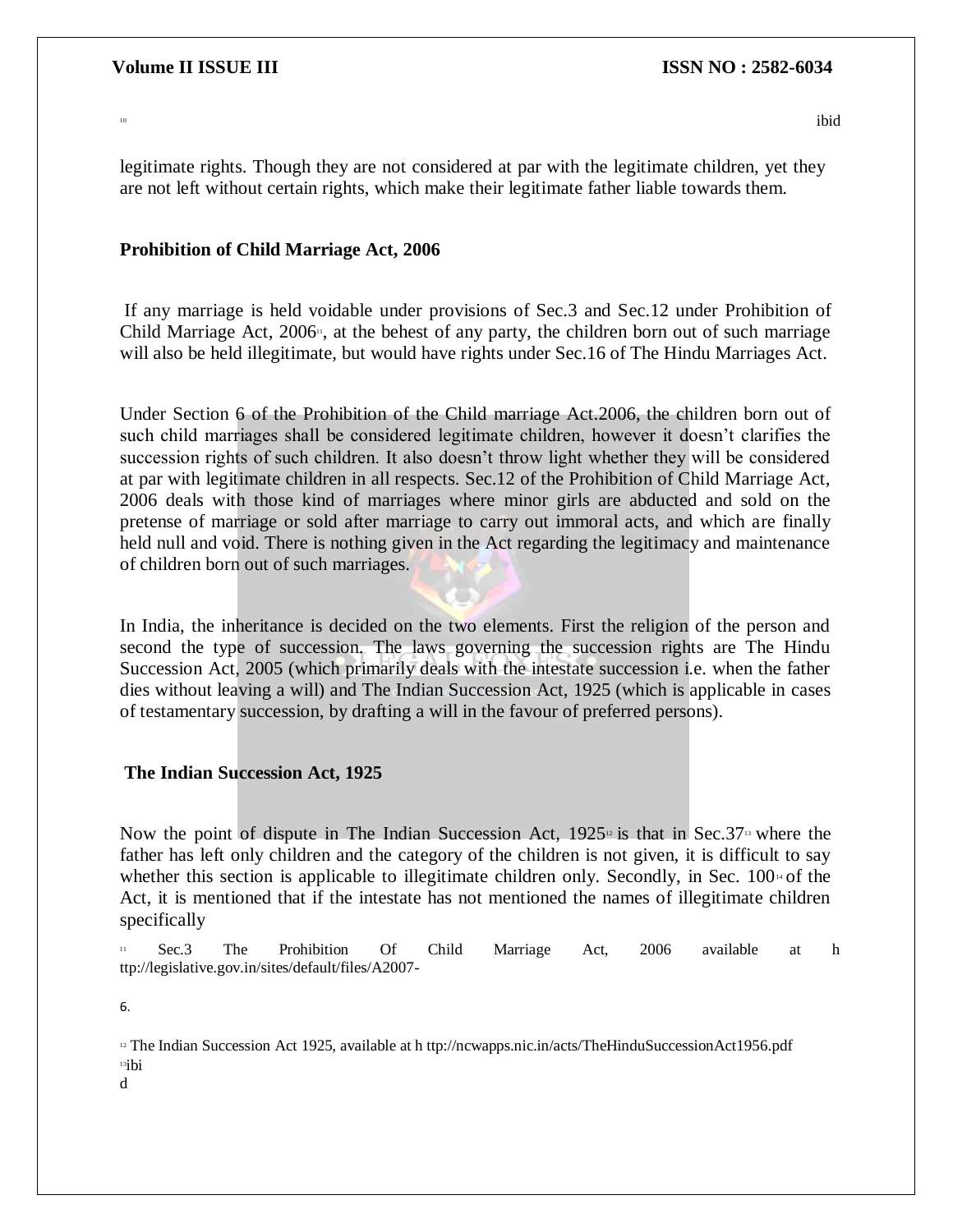and has mention only one word "child or children", then it will be presumed that only legitimate children will be eligible to inherit properties as per will. These two rules are the solid rounds of discrimination towards illegitimate children.

### **Right to Property under the Constitution of India**

Now it is to be noted that right to property is a constitutional right and Article 300A<sup>15</sup> (Chapter VI, Right to Property), The Constitution of India, ensures that all the citizens shall have the right to possess property. However these rights have to be hard fought by many children of India. But keeping in view the complexities and discriminations towards these illegitimate children few

amendment here and there are made. For example, the Supreme Court allowed the inheritance rights to the children born in live in relationship via Vidyadhari  $\&$  Ors vs Sukhrana Bai <sup>16</sup> & Ors on 22 January, 2008.

### **Hindu Adoptions and Maintenance Act, 1956**

Under Hindu Adoptions and Maintenance Act,  $1956$ <sup>n</sup>, the illegitimate children are entitled to get maintenance from their father and mother till they are minor. As per Section 21, the legitimate

children are being considered the dependents of the parents. An illegitimate son is considered

'dependent' till he is minor and an illegitimate daughter is considered 'dependent' as long as she is unmarried<sup>18</sup>. That's it. There is no mention of any property rights in the Act. They are only

entitled to the maintenance, but what should be the measure of proper maintenance is not given in the act, which leaves so many loopholes.

The recent ruling by Supreme Court in Revanasiddappa  $\&$  Anr vs Mallikarjun<sup>®</sup> states that children born in illicit kind of relationship are innocent by birth and thus they are also entitled to all the rights which are considered for the legitimate children. The legitimacy of the status of children should be considered independent of their parent's relationship. <sup>20</sup>

<sup>15</sup> Article 300A, The Constitution of India available at

[https://www.india.gov.in/sites/upload\\_files/npi/files/coi\\_part\\_full.pdf](http://www.india.gov.in/sites/upload_files/npi/files/coi_part_full.pdf)

<sup>16</sup> Vidyadhari & Ors vs Sukhrana Bai & Ors on 22 January, 2008 available at h ttps://indiankanoon.org/doc/350765/

<sup>17</sup> Hindu Maintenance and Maintenance Act, 1956, available at

https://tcw.nic.in/Acts/Hindu%20adoption%20and%20Maintenance%20Act.pdf

<sup>18</sup> Smt. Teejan Bai Chandrakar vs Rajeshwari Chandrakar on 10 September, 2008 available at available at https://indiankanoon.org/doc/1680054/

<sup>19</sup> Revanasiddappa & Anr vs Mallikarjun & Ors on 31 March, 2011available at h ttps://indiankanoon.org/doc/138849/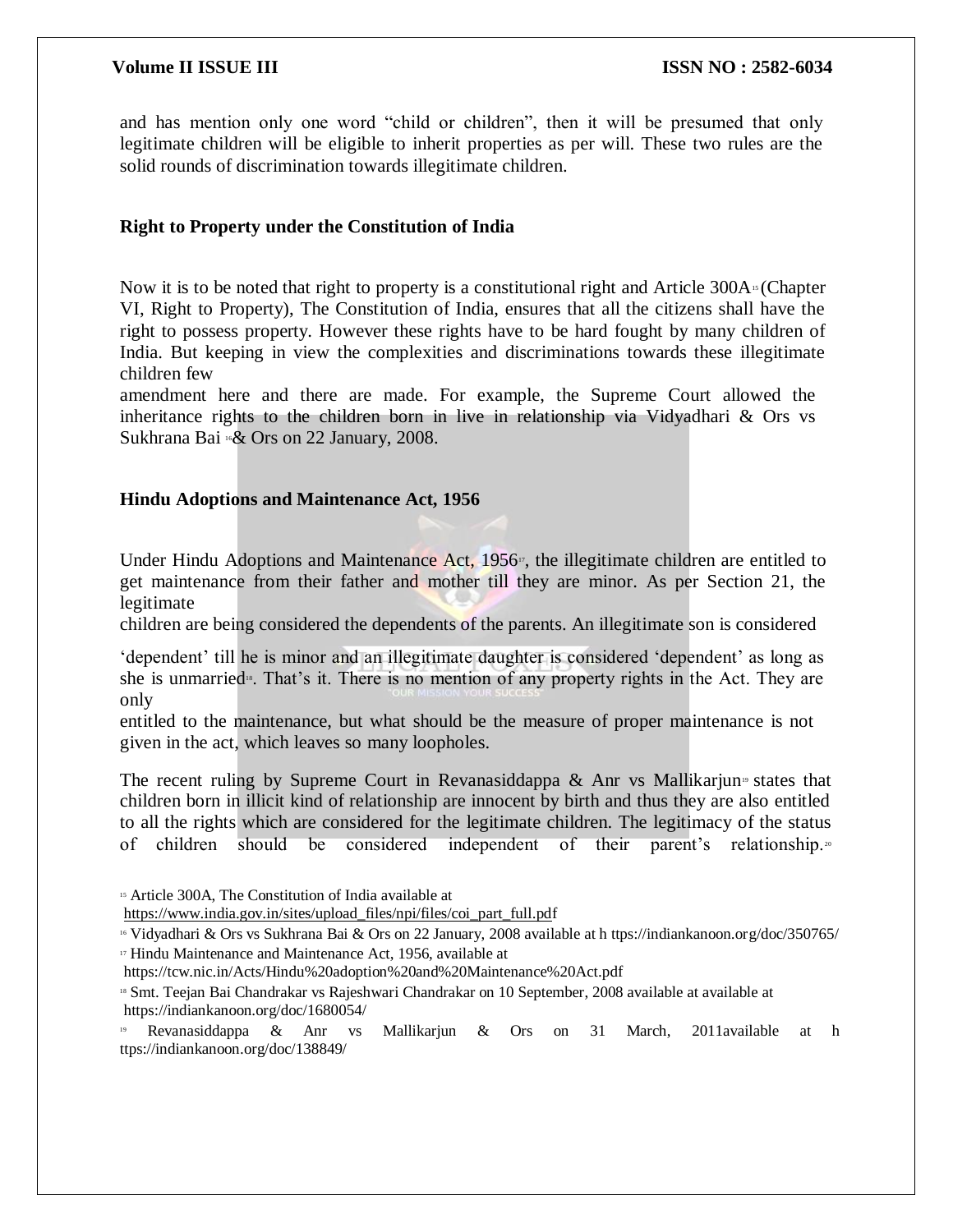In Digambar Namdeo Munjal and Ors vs Kashibai Digambar Munjal And Ors on 13 February,  $2020<sup>2</sup>$  ruled that though illegitimate children do have right to share property of their parents, yet they cannot be treated as coparceners in joint family property and thus do not have any right to claim share in any property including ancestral property. Secondly he is entitled to share property only if his father dies intestate. Thirdly, he doesn't have any of coparcenary rights which a legitimate child is entitle by birth in joint Hindu family. Fourthly, as he doesn't have any right by virtue of birth, during the life time of his parents and till they are alive, he is only entitled to maintenance, not share in property.

As per GS Singhvi and AK Ganguly, the Supreme Court ruled in  $2011\degree$  in a judgement that illegitimate children have right to parent's property whether it is self-acquired or ancestral.

#### **Conclusion and Suggestion:**

Children are not illegitimate, but illicit, extra marital and lustful relationships are. Void and voidable are marriages, not children. Children are children and they have parents. The mere

existence of children prove that they have parents. Medical science has made so much progress that identity of father cannot be hidden. It can be proved through blood tests. Indian laws have made supervisions that illegitimate children are also entitled to maintenance and property inheritance rights, to a certain limits. It is now very irrelevant to deny the total rights to illegitimate children which are enjoyed by legitimate children. The need of the hour is to

eliminate the stigma of the term "illegitimate" and let these children breath openly in fully legitimate atmosphere, where no one can look down upon them. What are needed, are changes in all the laws relating to maintenance and succession of property and a single term 'children' should be used universally. Irrespective of their birth circumstances, children of all the religions should be entitled to all the rights equally, including inheritance to their parents' property of all

classes especially in Hindu Law.

<sup>21</sup> Digambar Namdeo Munjal And Ors vs Kashibai Digambar Munjal And Ors on 13 February, 2020 available at https://indiankanoon.org/doc/110941955/

<sup>22</sup> Indian Express, 1-April 2011, h ttp://archive.indianexpress.com/news/illegitimate-kids-have-right-to-parentsancestral-property-sc/770446/1

#### **References:**

#### **Statutes and Constitution**

Children Act 1989, UK available at

<sup>20</sup> Kusumbai Ashok Pande And Others vs Satyawan Sukdeo Nhavi And Others on 10 October, 2019 available at https://indiankanoon.org/doc/2796617/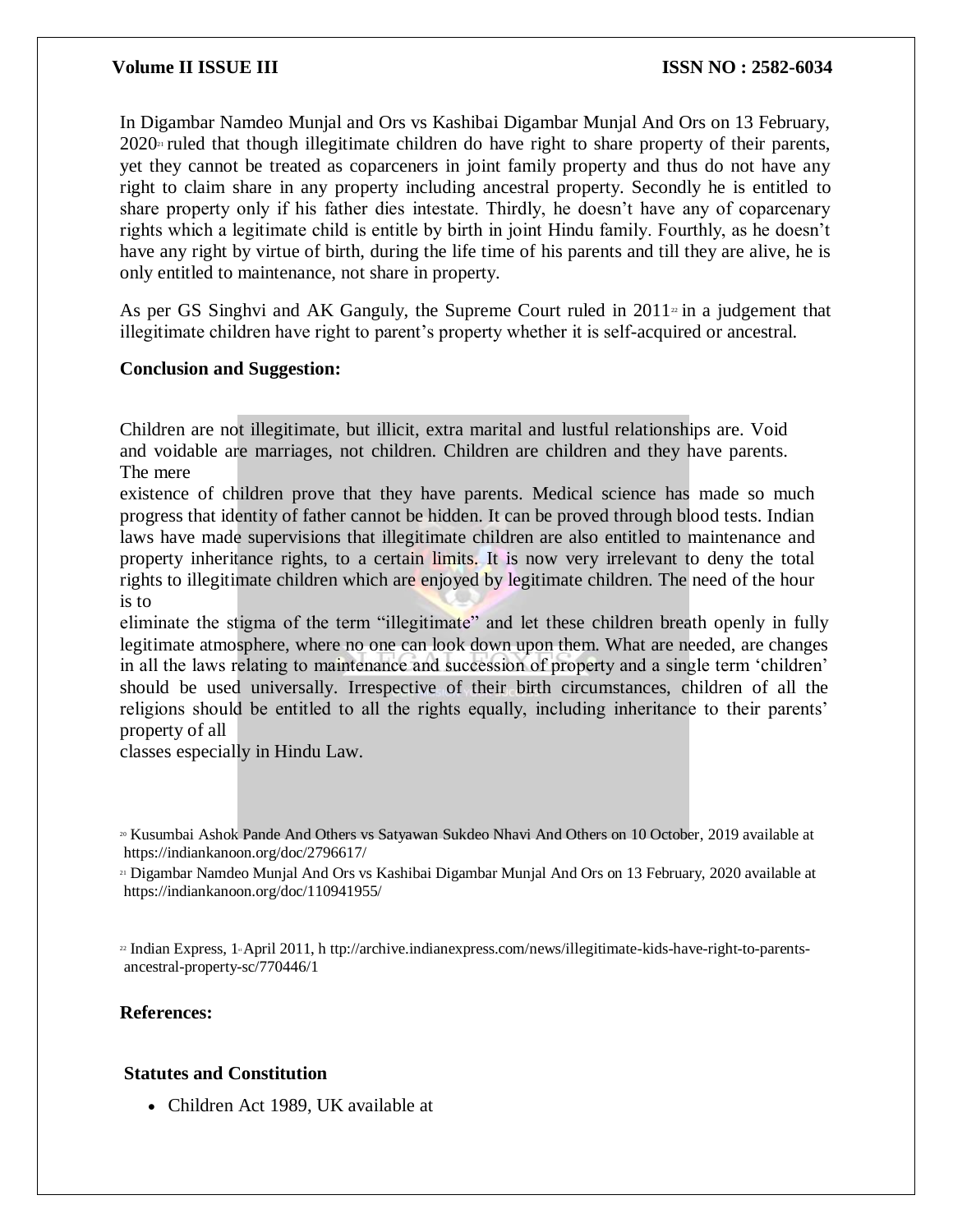h [ttps://www.legislation.gov.uk/ukpga/1989/41/contents](http://www.legislation.gov.uk/ukpga/1989/41/contents)

U.S. Citizenship and Immigration Services available at

h [ttps://www.uscis.gov/policy-manual/volume-12-part-h-chapter-2](http://www.uscis.gov/policy-manual/volume-12-part-h-chapter-2)

- Article 25 Universal Declaration of Human Rights available at h [ttps://www.un.org/en/universal-declaration-human](http://www.un.org/en/universal-declaration-human-rights/)[rights/](http://www.un.org/en/universal-declaration-human-rights/)
- European Convention of Human Rights available at

h [ttps://www.echr.coe.int/documents/convention\\_eng.pdf](http://www.echr.coe.int/documents/convention_eng.pdf)

The American Convention on Human Rights available at

h [ttps://www.loc.gov/law/help/child-rights/international-law.php](http://www.loc.gov/law/help/child-rights/international-law.php)

• Sec.5 Hindu Marriages Act 1955,

h ttps://highcourtchd.gov.in/hclscc/subpages/pdf\_files/4.pdf

- Sec.3 The Prohibition Of Child Marriage Act, 2006 available at h ttp://legislative.gov.in/sites/default/files/A2007-06.pdf
- The Indian Succession Act 1925, available at

h ttp://ncwapps.nic.in/acts/TheHinduSuccessionAct1956.pdf

Article 300A, The Constitution of India available at

h [ttps://www.india.gov.in/sites/upload\\_files/npi/files/coi\\_part\\_full.pdf](http://www.india.gov.in/sites/upload_files/npi/files/coi_part_full.pdf)

• Hindu Maintenance and Maintenance Act, 1956, available at

h ttps://tcw.nic.in/Acts/Hindu%20adoption%20and%20Maintenance%20Act.pdf

**Cases:**

- Vidyadhari & Ors vs Sukhrana Bai & Ors on 22 January, 2008 available at h ttps://indiankanoon.org/doc/350765/
- Smt. Teejan Bai Chandrakar vs Rajeshwari Chandrakar on 10 September, 2008 available at available at h ttps://indiankanoon.org/doc/1680054/
- Revanasiddappa & Anr vs Mallikarjun & Ors on 31 March, 2011available at h ttps://indiankanoon.org/doc/138849/
- Digambar Namdeo Munjal And Ors vs Kashibai Digambar Munjal And Ors on 13 February, 2020 available at h ttps://indiankanoon.org/doc/110941955/
- Kusumbai Ashok Pande And Others vs Satyawan Sukdeo Nhavi And Others on 10 October, 2019 available at h ttps://indiankanoon.org/doc/2796617/

**Books**